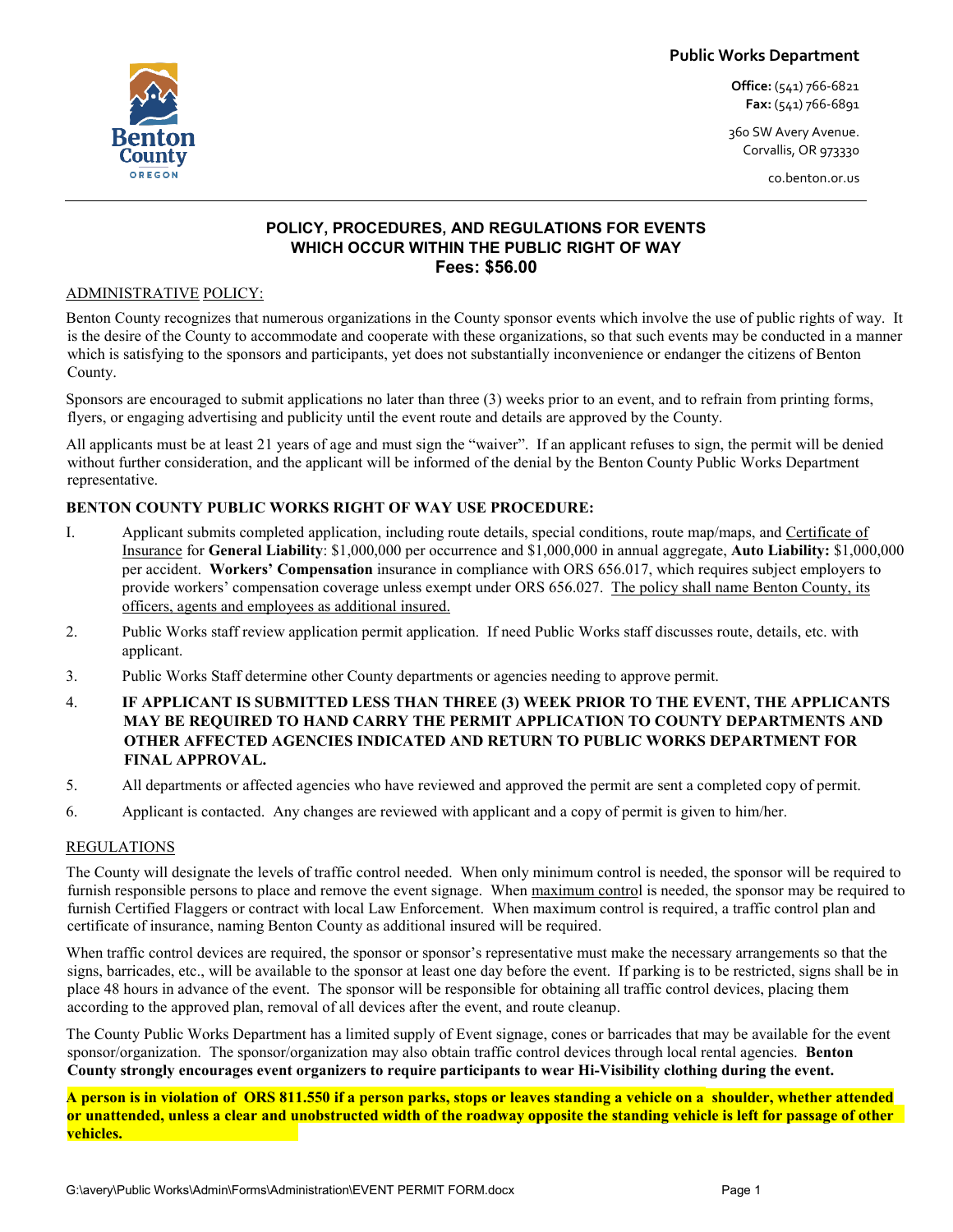## **\* \* \* PERMIT \* \* \***

## **USE OF PUBLIC RIGHT OF WAY**

NAME OF EVENT:

DATE AND TIME OF EVENT: THE RESERVENT OF STRING AND TIME OF EVENT:

PERSON RESPONSIBLE: The state of the state of the state of the state of the state of the state of the state of the state of the state of the state of the state of the state of the state of the state of the state of the sta

The undersigned authorized representatives of the Benton County Sheriff's Department and County Public Works Department do hereby grant a permit as provided for by Oregon Law and in accordance with the information and conditions described within the attached application for said permit.

| for Benton County Sheriff | for Benton County Public Works Director |
|---------------------------|-----------------------------------------|

Date Approved: etc. and a proved: etc. and a Date Approved:  $\Box$ 

Information to Applicant/Organization:

This permit and applicable attachments must be in possession of person responsible for review at any time during the event and must be signed by both the County Sheriff and County Public Works Director or their respective authorized agents.

**THIS PERMIT DOES NOT GRANT ANY AUTHORITY TO CLOSE THE ROAD OR TO IGNORE THE RULES OF THE ROAD OR TO DISOBEY ANY LAWS.** 

**A person is in violation of ORS 811.550 if a person parks, stops or leaves standing a vehicle on a shoulder, whether attended or unattended, unless a clear and unobstructed width of the roadway opposite the standing vehicle is left for passage of other vehicles.**

# **PLEASE REMEMBER TO USE GOOD COMMON SENSE AND SAFE PRACTICES DURING THE COURSE OF THE EVENT.**

The County Public Works Department has a limited supply of event signage, cones or barricades that may be available. Event signage, cones or barricades may also be obtained through local rental agencies.

*Permit Fee \$56.00 Receipt No.* Permit No.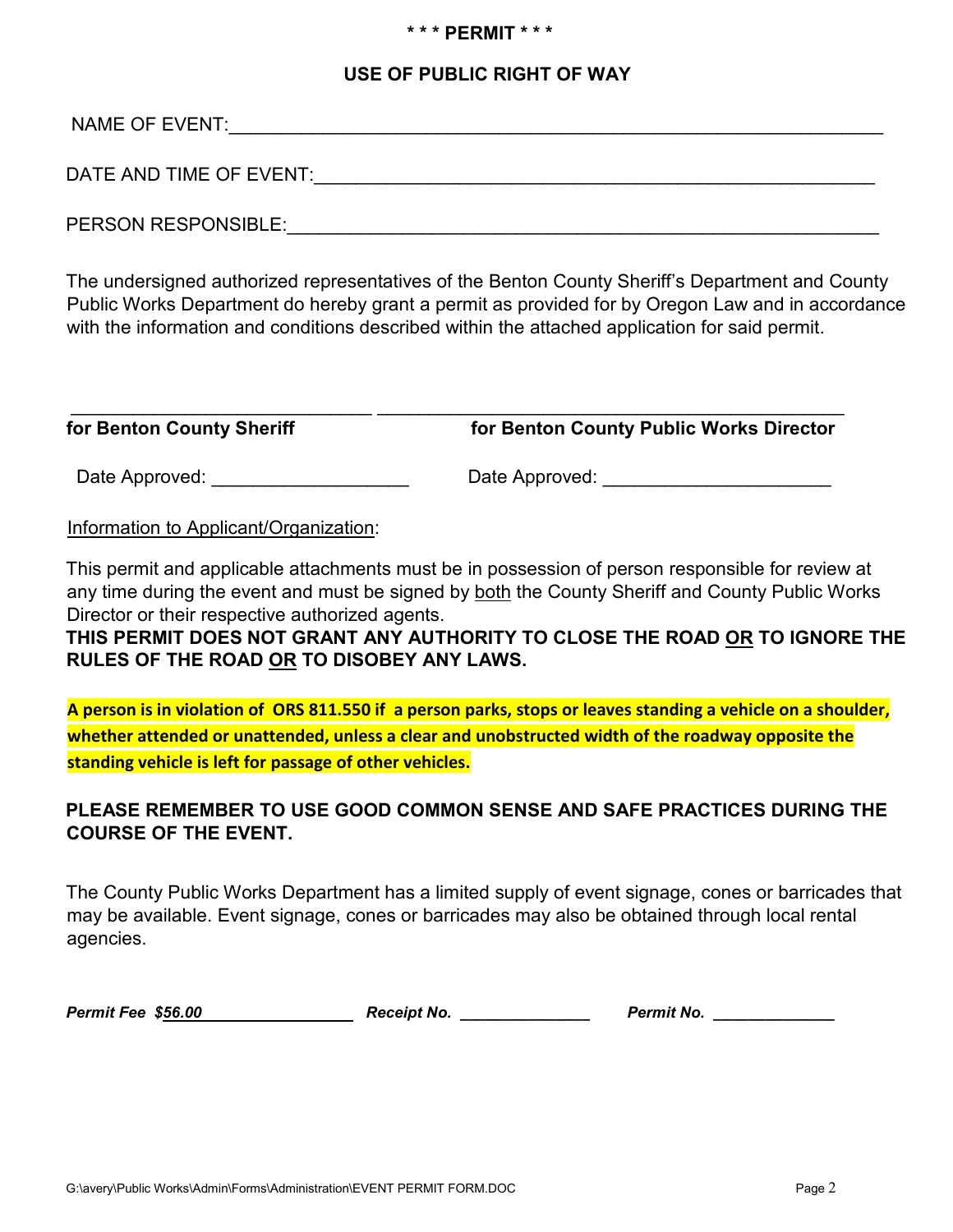# **APPLICATION TO USE PUBLIC RIGHT OF WAY**

(Special Road Use)

| 1 <sub>1</sub>                   |                                                                                                                                                                              |  |  |  |  |  |
|----------------------------------|------------------------------------------------------------------------------------------------------------------------------------------------------------------------------|--|--|--|--|--|
| 2.                               |                                                                                                                                                                              |  |  |  |  |  |
| 3.                               | EVENT WILL START AT ________ AM/PM AND TAKE APPROXIMATELY _________ HOURS                                                                                                    |  |  |  |  |  |
| 4.                               |                                                                                                                                                                              |  |  |  |  |  |
| 5 <sub>1</sub>                   | ,我们也不能在这里的人,我们也不能在这里的人,我们也不能在这里的人,我们也不能在这里的人,我们也不能在这里的人,我们也不能在这里的人,我们也不能在这里的人,我们也                                                                                            |  |  |  |  |  |
|                                  |                                                                                                                                                                              |  |  |  |  |  |
|                                  | HOME PHONE: ___________________________________ BUSINESS PHONE: _________________                                                                                            |  |  |  |  |  |
|                                  | CELL PHONE: _____________________________                                                                                                                                    |  |  |  |  |  |
|                                  |                                                                                                                                                                              |  |  |  |  |  |
| 6.                               | TYPE OF EVENT (foot race, vehicle rally, marching parade, etc.). Include an estimate of the<br>number of cars, people, and animals that will participate.                    |  |  |  |  |  |
| $7_{\scriptscriptstyle{\ddots}}$ |                                                                                                                                                                              |  |  |  |  |  |
|                                  |                                                                                                                                                                              |  |  |  |  |  |
| 8.                               |                                                                                                                                                                              |  |  |  |  |  |
| 9.                               |                                                                                                                                                                              |  |  |  |  |  |
|                                  | ** A route map must be submitted with permit application.**                                                                                                                  |  |  |  |  |  |
|                                  | I agree to indemnify and hold Benton County, its officers, employees and agents harmless from any<br>claim for damages arising out of the activities covered by this permit. |  |  |  |  |  |

| ΔΓ<br>−₩ | ____<br>ın |
|----------|------------|
|          |            |